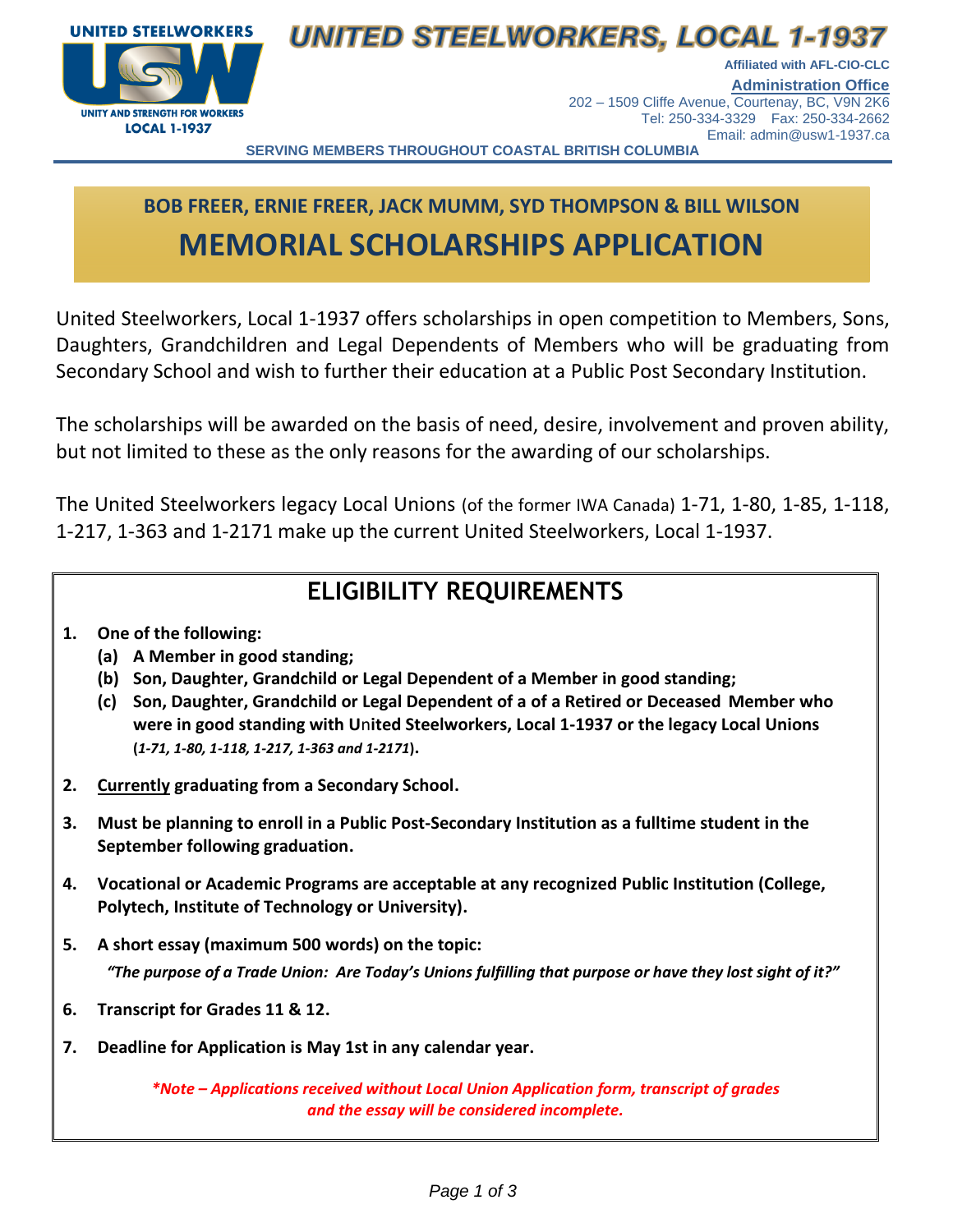|                                                                                             | <b>UNITED STEELWORKERS, LOCAL 1-1937</b>                                                               |
|---------------------------------------------------------------------------------------------|--------------------------------------------------------------------------------------------------------|
|                                                                                             | <b>BOB FREER, ERNIE FREER, JACK MUMM, SYD THOMPSON &amp; BILL WILSON</b>                               |
|                                                                                             | <b>MEMORIAL SCHOLARSHIPS APPLICATION (Continued)</b>                                                   |
| (Please Print)                                                                              |                                                                                                        |
|                                                                                             |                                                                                                        |
|                                                                                             |                                                                                                        |
|                                                                                             |                                                                                                        |
|                                                                                             |                                                                                                        |
|                                                                                             |                                                                                                        |
| <b>YES</b><br>NO (circle one)                                                               | If YES - which USW, Local 1-1937 operation are you employed at (Company Name and Division):            |
| <b>OR</b><br>(i.e. Daughter, Son, Step-Son, Step-Daughter, Grandchild, Legal Dependent of): | If NO - The Name of the USW, Local 1-1937 Member you are a dependent of and your relationship to them. |
|                                                                                             |                                                                                                        |
|                                                                                             | Are they a Current Member? $\Box$ a Retired Member? $\Box$ a Deceased Member? $\Box$<br>(check one)    |
|                                                                                             | Name of USW Local 1-1937 company the Member is employed at (Company Name and Division):                |
|                                                                                             | If a retired or deceased Member, when did the Member last work? _______________________                |
| What are your personal career objectives (short and long term):                             |                                                                                                        |

**Name of public Post Secondary Institution(s) to which you have applied:**

**Community interests, school activities, hobbies, interests:**